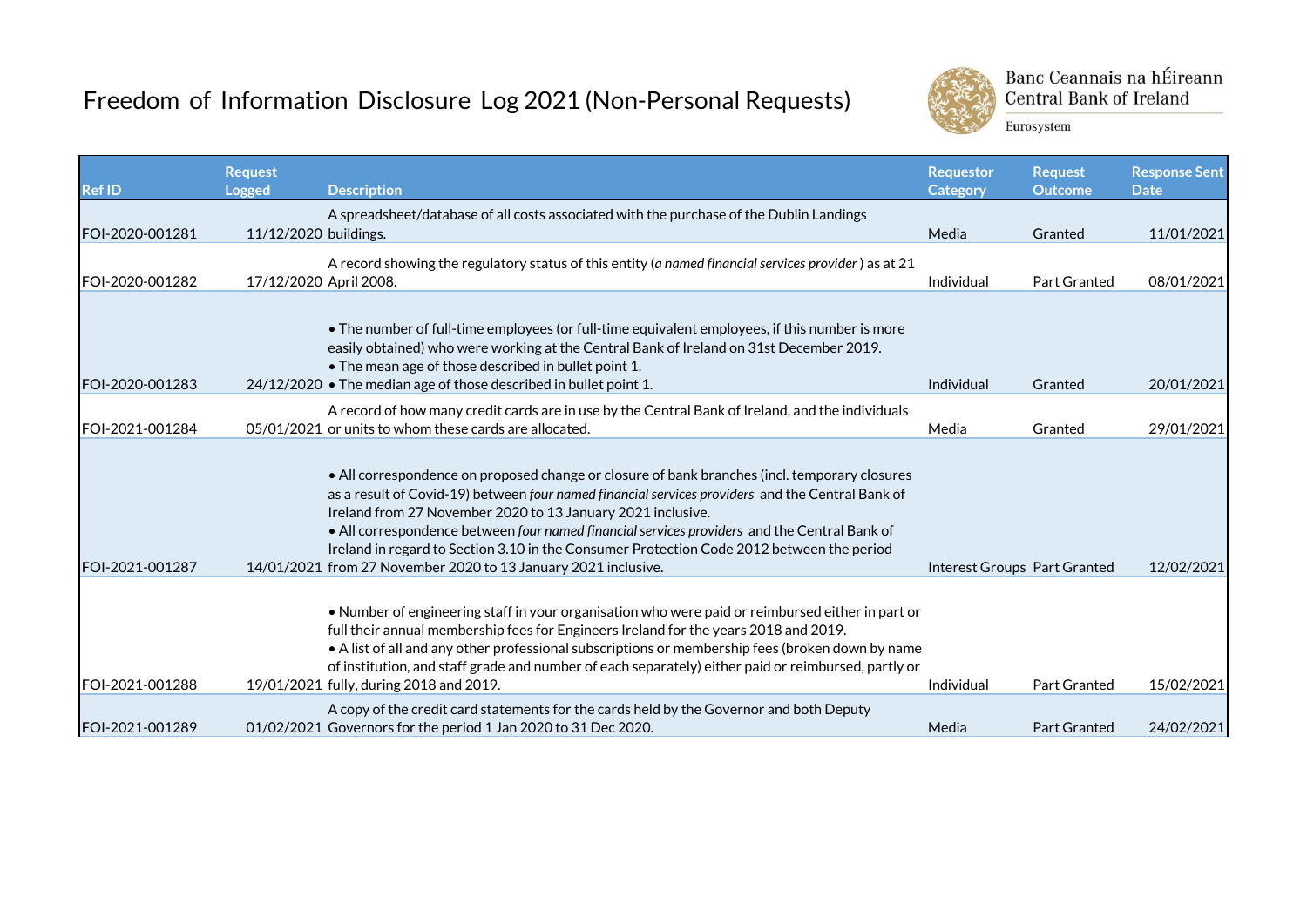| FOI-2021-001291 | . All correspondence between the Central Bank and the Law Society in relation to negative<br>interest rates being applied to client accounts.<br>. Notes and minutes of meetings between the Central Bank and representatives of the Law<br>Society in relation to negative interest rates being applied to client accounts.<br>. Notes and minutes of calls between the Central Bank and representatives of the Law Society in<br>relation to negative interest rates being applied to client accounts.<br>04/02/2021 Since December 2020.                                                                                                                                                                                                                                                                                                                                                                                                                                                                                                                                                                                                                                                                                                                                                                                                                                                                                                                            | Media      | Part Granted        | 03/03/2021 |
|-----------------|------------------------------------------------------------------------------------------------------------------------------------------------------------------------------------------------------------------------------------------------------------------------------------------------------------------------------------------------------------------------------------------------------------------------------------------------------------------------------------------------------------------------------------------------------------------------------------------------------------------------------------------------------------------------------------------------------------------------------------------------------------------------------------------------------------------------------------------------------------------------------------------------------------------------------------------------------------------------------------------------------------------------------------------------------------------------------------------------------------------------------------------------------------------------------------------------------------------------------------------------------------------------------------------------------------------------------------------------------------------------------------------------------------------------------------------------------------------------|------------|---------------------|------------|
| FOI-2021-001292 | Records held by the Central Bank in relation to an Acquiring Transaction Form submitted<br>05/02/2021 relating to a named financial services provider in 2020.                                                                                                                                                                                                                                                                                                                                                                                                                                                                                                                                                                                                                                                                                                                                                                                                                                                                                                                                                                                                                                                                                                                                                                                                                                                                                                         | Individual | Refused             | 04/03/2021 |
| FOI-2021-001293 | 08/02/2021 Details of the salary grades used for staff employed in Health & Safety Management roles.                                                                                                                                                                                                                                                                                                                                                                                                                                                                                                                                                                                                                                                                                                                                                                                                                                                                                                                                                                                                                                                                                                                                                                                                                                                                                                                                                                   | Individual | Refused             | 18/02/2021 |
| FOI-2021-001295 | Copies of communication between the Bank and a named financial services provider regarding<br>10/02/2021 regulatory issues for the employee benefit business of the insurer in 2015 and 2016.                                                                                                                                                                                                                                                                                                                                                                                                                                                                                                                                                                                                                                                                                                                                                                                                                                                                                                                                                                                                                                                                                                                                                                                                                                                                          | Individual | Refused             | 02/03/2021 |
|                 | • Copies of the Records of the Moneylenders Register of licensed Moneylenders as maintained<br>by the Central Bank and or the Irish Financial Services Regulatory Authority, which were duly<br>and lawfully registered pursuant to the provisions of the Money Lenders Act, 1900, as amended<br>for the years 1998 to 31st December 1996;<br>• Copies of the Record of the Register of retail Credit Firms/Home Revision Firms as maintained<br>by the Central Bank and or the Irish Financial Services Regulatory Authority, duly and lawfully<br>registered pursuant to the provisions of the Central Bank Act 1997, as amended, for the years<br>1995 to date:<br>• Copies of the Record of the Register of duly and lawfully authorised entities maintained by the<br>Central Bank (1) pursuant to the provisions of the Markets in Financial Instruments Directive<br>(MiFID), and (2) pursuant to the provisions of S.I. No. 60 of 2007, same being a transposition of<br>MiFID into domestic law;<br>• Copies of the Record of the Register of firms authorised and or regulated by the Central Bank<br>and or the Irish Financial Services Regulatory Authority, whose licence and or authorisation was<br>revoked during the period 1st January 1998 to date.<br>• Copies of the Record of any and all Retail Credit Firms licensed and or authorised and or<br>regulated by the Central Bank whose licence and or authorisation was duly revoked during the |            |                     |            |
| FOI-2021-001296 | 12/02/2021 period 22nd April 2008 to date.                                                                                                                                                                                                                                                                                                                                                                                                                                                                                                                                                                                                                                                                                                                                                                                                                                                                                                                                                                                                                                                                                                                                                                                                                                                                                                                                                                                                                             | Individual | <b>Part Granted</b> | 09/03/2021 |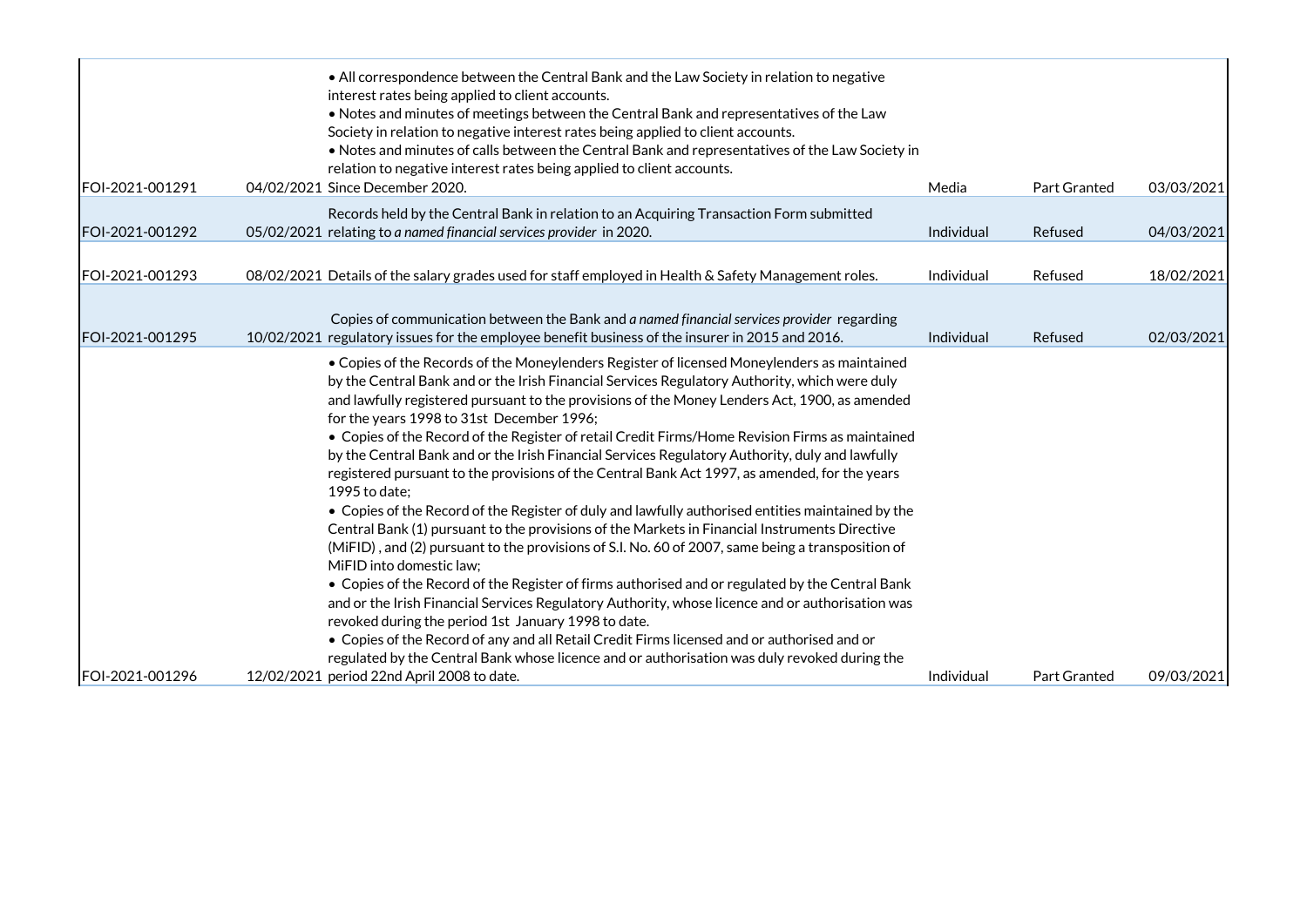| FOI-2021-001297 |                     | • Copy of the Record held by the Central Bank of a Banking License and or Authorisation, duly<br>and lawfully issued by the Central Bank and or the Irish Financial Services Regulatory Authority,<br>that so authorised the Company to provide in accordance with Statute and Law (1) asset backed<br>securities, (2) home loans (3) Mortgages during the period of the 22n d April 2008 to the 22nd<br>October 2008 when operating under the corporate name of a named financial services provider;.<br>• Copy of the Record of any application made to revoke any authorisation the Company granted<br>to and that so authorised the Company to provide loans in the form of;- (a) asset backed<br>securities; (b) home loans (c) Mortgages; during the period of the 22nd April 2008 to the 22nd<br>October 2008.<br>• Copy of the Record revoking any authorisation granted to and that so authorised the Company<br>to provide loans in the form of;- (a) asset backed securities; (b) home loans; (c) Mortgages;<br>12/02/2021 during the period of the 22nd April 2008 to the 22nd October 2008. | Individual | Refused      | 09/03/2021 |
|-----------------|---------------------|----------------------------------------------------------------------------------------------------------------------------------------------------------------------------------------------------------------------------------------------------------------------------------------------------------------------------------------------------------------------------------------------------------------------------------------------------------------------------------------------------------------------------------------------------------------------------------------------------------------------------------------------------------------------------------------------------------------------------------------------------------------------------------------------------------------------------------------------------------------------------------------------------------------------------------------------------------------------------------------------------------------------------------------------------------------------------------------------------------|------------|--------------|------------|
|                 |                     | For a paper on monetary policy measures of the ECB, I would like to request statistical daily data                                                                                                                                                                                                                                                                                                                                                                                                                                                                                                                                                                                                                                                                                                                                                                                                                                                                                                                                                                                                       |            |              |            |
|                 |                     | on Government bond yields of 5-year-maturity for the following time span: Oct 1 2008 until Sep                                                                                                                                                                                                                                                                                                                                                                                                                                                                                                                                                                                                                                                                                                                                                                                                                                                                                                                                                                                                           |            |              |            |
| FOI-2021-001298 | 16/02/2021 30 2014. |                                                                                                                                                                                                                                                                                                                                                                                                                                                                                                                                                                                                                                                                                                                                                                                                                                                                                                                                                                                                                                                                                                          | Other      | Refused      | 19/02/2021 |
| FOI-2021-001299 |                     | . All correspondence exchanged internally regarding the regulation of cryptocurrencies (at head<br>of division rank or above).<br>. All correspondence by officials in the Central Bank (at head of division rank or above) on the<br>subject of regulation of cryptocurrencies with officials in (a) the Department of Finance (b) the<br>Department of Public Expenditure and Reform (c) the European Commission's Economic and<br>Financial Affairs Directorate General (d) European Commission's European Anti-Fraud Office (e)<br>European Commission's European Anti-Fraud Office (f) An Garda Síochána (g) Banking and<br>Payments Federation (h) the Irish Blockchain Expert Group (i) Facebook.<br>• The requested timeframe for the above information is 1 October 2020 to 16 February 2021<br>and the search is limited to the Policy & Risk Directorate.<br>19/02/2021 Correspondence refers to emails, letters and notes of telephone conversations.                                                                                                                                        | Media      | Part Granted | 25/03/2021 |
|                 |                     | . Records relating to a named financial services provider's application for a banking licence with<br>the Central Bank of Ireland.<br>• Any records relating to when a named financial services provider's application for a banking<br>licence was submitted.<br>. Any records relating to the stage it is at.                                                                                                                                                                                                                                                                                                                                                                                                                                                                                                                                                                                                                                                                                                                                                                                          |            |              |            |
| FOI-2021-001300 |                     | 23/02/2021 • Any records, minutes etc. relating to the expected decision date.                                                                                                                                                                                                                                                                                                                                                                                                                                                                                                                                                                                                                                                                                                                                                                                                                                                                                                                                                                                                                           | Individual | Refused      | 08/03/2021 |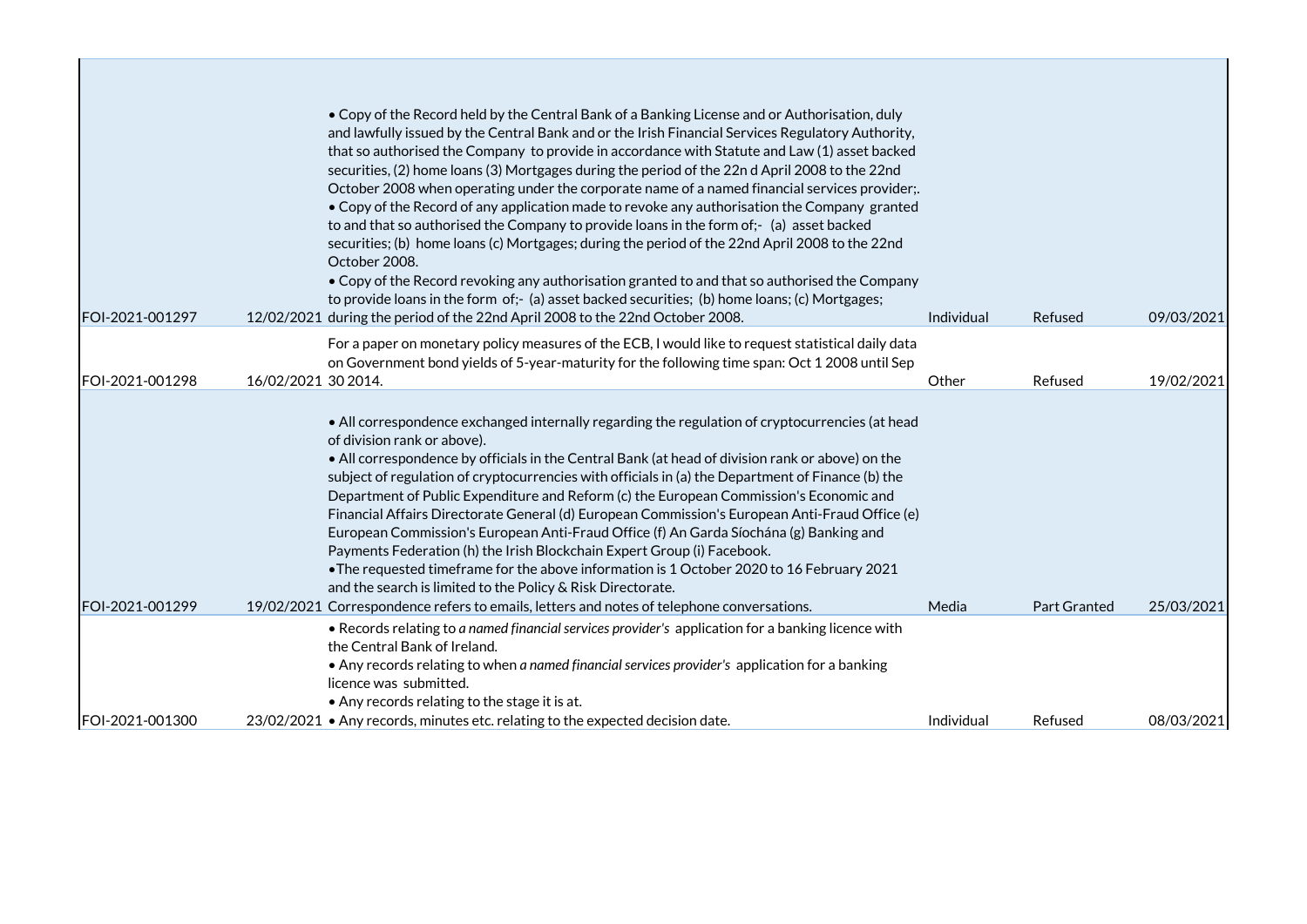| FOI-2021-001305 | 03/03/2021 A copy of the 2020 SMSD (Securities and Markets Supervision Division) Staff survey results.                                                                                                | Individual              | Granted             | 01/04/2021 |
|-----------------|-------------------------------------------------------------------------------------------------------------------------------------------------------------------------------------------------------|-------------------------|---------------------|------------|
| FOI-2021-001304 | 01/03/2021 • The Director of Financial Stability                                                                                                                                                      | Media                   | <b>Part Granted</b> | 30/03/2021 |
|                 | • The Macro-Financial Division<br>. The Financial Risks and Governance Policy Division                                                                                                                |                         |                     |            |
|                 | • The office of the Deputy Governors: Central Banking and Prudential Regulation                                                                                                                       |                         |                     |            |
|                 | • The Governor's Office                                                                                                                                                                               |                         |                     |            |
|                 | • All documents that may have been presented at these meetings.<br>. The above request is confined to the following areas of the Central Bank:                                                        |                         |                     |            |
|                 | . All records pertaining to meeting(s) with the Housing Department over the same period.                                                                                                              |                         |                     |            |
|                 | 2020 to February 22, 2021.                                                                                                                                                                            |                         |                     |            |
|                 | . All email correspondence between the Department of Housing and the Central Bank from May                                                                                                            |                         |                     |            |
| FOI-2021-001303 | 26/02/2021 internal wrongdoing within the Central Bank over the last 12 months.                                                                                                                       | Individual              | Part Granted        | 01/06/2021 |
|                 | The number of Protected Disclosures received by the Central Bank containing allegations of                                                                                                            |                         |                     |            |
|                 | The number of staff approved to work on Atypical contracts over the last 12 months. Please can<br>you provide these figures by division.                                                              |                         |                     |            |
|                 | provide these figures by division.                                                                                                                                                                    |                         |                     |            |
|                 | The number of staff working reduced hours on full pay during the last 12 months. Please can you                                                                                                       |                         |                     |            |
|                 | from.                                                                                                                                                                                                 |                         |                     |            |
|                 | The number of central bank employees working from non-EEA countries during the pandemic.<br>Please also list the division these workers are employed in and which country they are working            |                         |                     |            |
|                 | the last 12 months preceding today's date.                                                                                                                                                            |                         |                     |            |
|                 | The number of central Bank employees working from other EEA countries outside ROI during                                                                                                              |                         |                     |            |
| FOI-2021-001302 | 01/03/2021 January 2021 to 26 February 2021 inclusive.                                                                                                                                                | Interest Groups Refused |                     | 25/05/2021 |
|                 | in regard to Section 3.10 in the Consumer Protection Code 2012 between the period from 14                                                                                                             |                         |                     |            |
|                 | (ii) All correspondence between named financial service providers and the Central Bank of Ireland                                                                                                     |                         |                     |            |
|                 | from 14 January 2021 to 26 February 2021 inclusive.                                                                                                                                                   |                         |                     |            |
|                 | (i) All correspondence on proposed change or closure of bank branches (incl. temporary closures<br>as a result of Covid-19) between named financial service providers and the Central Bank of Ireland |                         |                     |            |
|                 |                                                                                                                                                                                                       |                         |                     |            |
| FOI-2021-001301 | 3. All consumer complaints on the Minimum Bid Rate (personal data is not requested) and<br>23/02/2021 responses issued from 21 April 2008 to date.                                                    | Individual              | <b>Part Granted</b> | 06/04/2021 |
|                 | in 2008.                                                                                                                                                                                              |                         |                     |            |
|                 | tracker mortgage contracts following the change in definition of the main refinancing operation                                                                                                       |                         |                     |            |
|                 | the issue of the Tracker Mortgage Examination Framework in 2015, in relation to changes to                                                                                                            |                         |                     |            |
|                 | 2. All queries from named financial service providers to the Consumer Protection Division prior to                                                                                                    |                         |                     |            |
|                 | to December 2008 on the change of definition of the main refinancing operation in tracker<br>mortgage contracts initiated before 8 October 2008.                                                      |                         |                     |            |
|                 | 1. All communications between the Central Bank and named financial service providers from April                                                                                                       |                         |                     |            |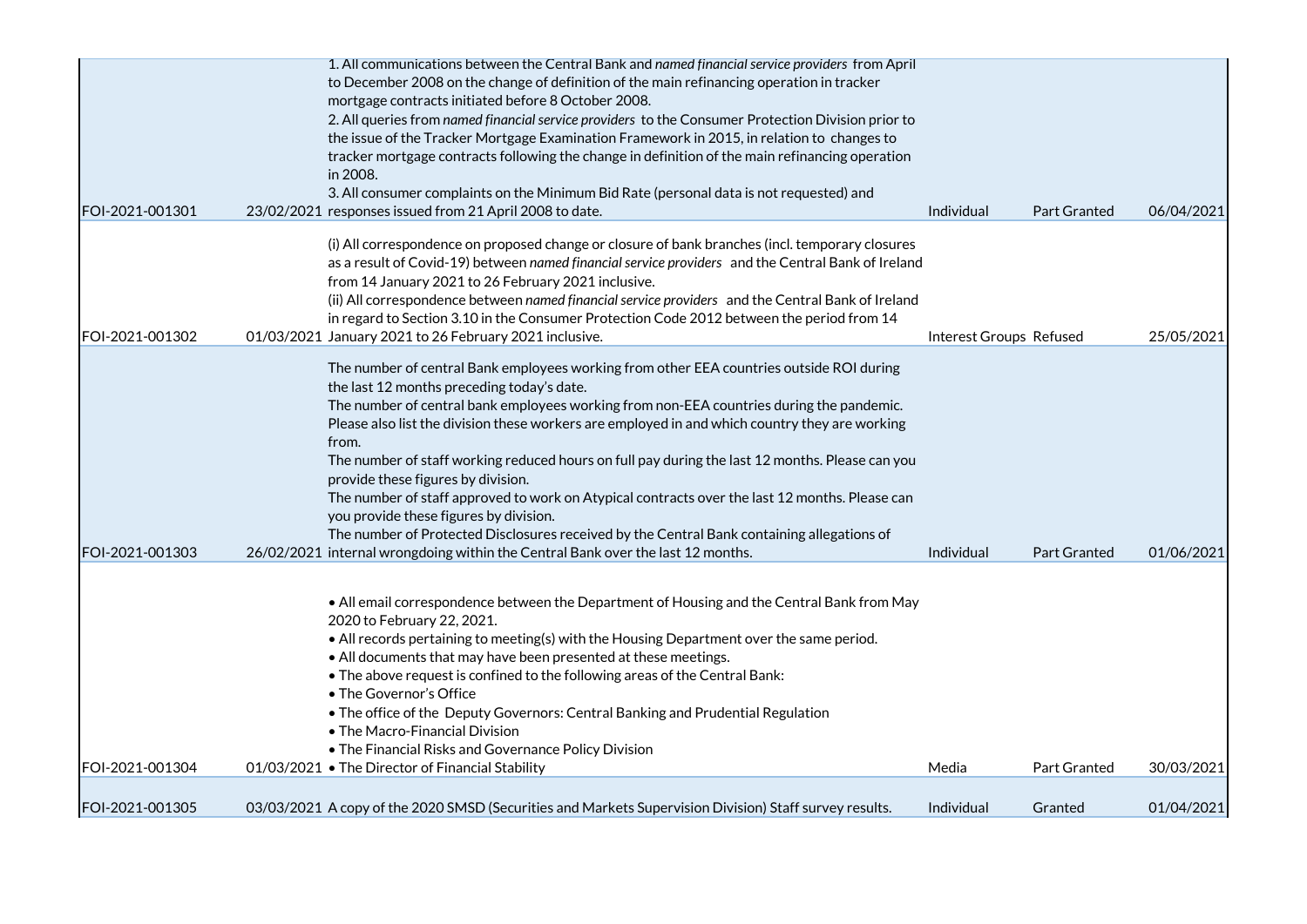|                 | All records passing between a named financial services provider and the Central bank with respect                                                                                                                                                                                    |            |                                  |            |
|-----------------|--------------------------------------------------------------------------------------------------------------------------------------------------------------------------------------------------------------------------------------------------------------------------------------|------------|----------------------------------|------------|
| FOI-2021-001306 | 04/03/2021 to the transaction leading to the Central bank's decision to fine a named financial services provider Individual                                                                                                                                                          |            | Refused                          | 19/03/2021 |
|                 | The records set out below relating to the tender for Assessment Centre Services for<br>Recruitment:                                                                                                                                                                                  |            |                                  |            |
|                 | Records showing the suppliers who applied for inclusion on each Lot of the contract and were<br>successful & not successful at the PQQ & ITT stages.                                                                                                                                 |            |                                  |            |
|                 | Record containing the actual spend on this contract (and any sub lots), from the start of the<br>contract to the current date (4 March 2021).                                                                                                                                        |            |                                  |            |
|                 | Record outlining the start date & duration of the contact.                                                                                                                                                                                                                           |            |                                  |            |
|                 | Records giving an extension clause in the contract and the duration of any extension.<br>Record showing whether the contract is being either extended or renewed.                                                                                                                    |            |                                  |            |
|                 | Record showing when the Central Bank of Ireland intends to begin the procurement process if<br>renewing.                                                                                                                                                                             |            |                                  |            |
| FOI-2021-001307 | 12/03/2021 Record showing the name of a senior officer in the HR Division responsible for the contract.                                                                                                                                                                              | Individual | <b>Part Granted</b>              | 12/04/2021 |
|                 | All correspondence between the Central Bank of Ireland and the Department of Finance on the<br>proposals from the Central Bank in relation to the establishment of a Senior Executive<br>Accountability Regime (SEAR) for the finance industry, covering the 1st January 2018 to the |            |                                  |            |
| FOI-2021-001308 | 15/03/2021 15th March 2021.                                                                                                                                                                                                                                                          | Oireachtas | Refused                          | 25/05/2021 |
|                 | All emails between the Central Bank and the DPC concerning drafting a Privacy Impact<br>Assessment for the Central Credit Register between December 2015 and August 2016. This                                                                                                       |            |                                  |            |
| FOI-2021-001310 | 06/04/2021 request is confined to the Central Bank official dealing with the DPC on the matter.                                                                                                                                                                                      | Individual | <b>Part Granted</b>              | 17/06/2021 |
|                 | Details of all expenses incurred by senior Central Bank staff attending international conferences<br>between 2014 and 2019.<br>The name and location of the conference                                                                                                               |            |                                  |            |
|                 | The number of Central Bank staff who attended                                                                                                                                                                                                                                        |            |                                  |            |
|                 | The cost of flights for each member of staff. Please also state if they travelled business, first class<br>or economy<br>The cost of hotel accommodation for each member of staff<br>The cost of transport for each member of staff                                                  |            | Request<br>withdrawn/<br>handled |            |
| FOI-2021-001311 | 07/04/2021 Additional expenses incurred by each member of staff (please include receipts where possible.)                                                                                                                                                                            | Media      | outside FOI                      | 15/04/2021 |

٦

Т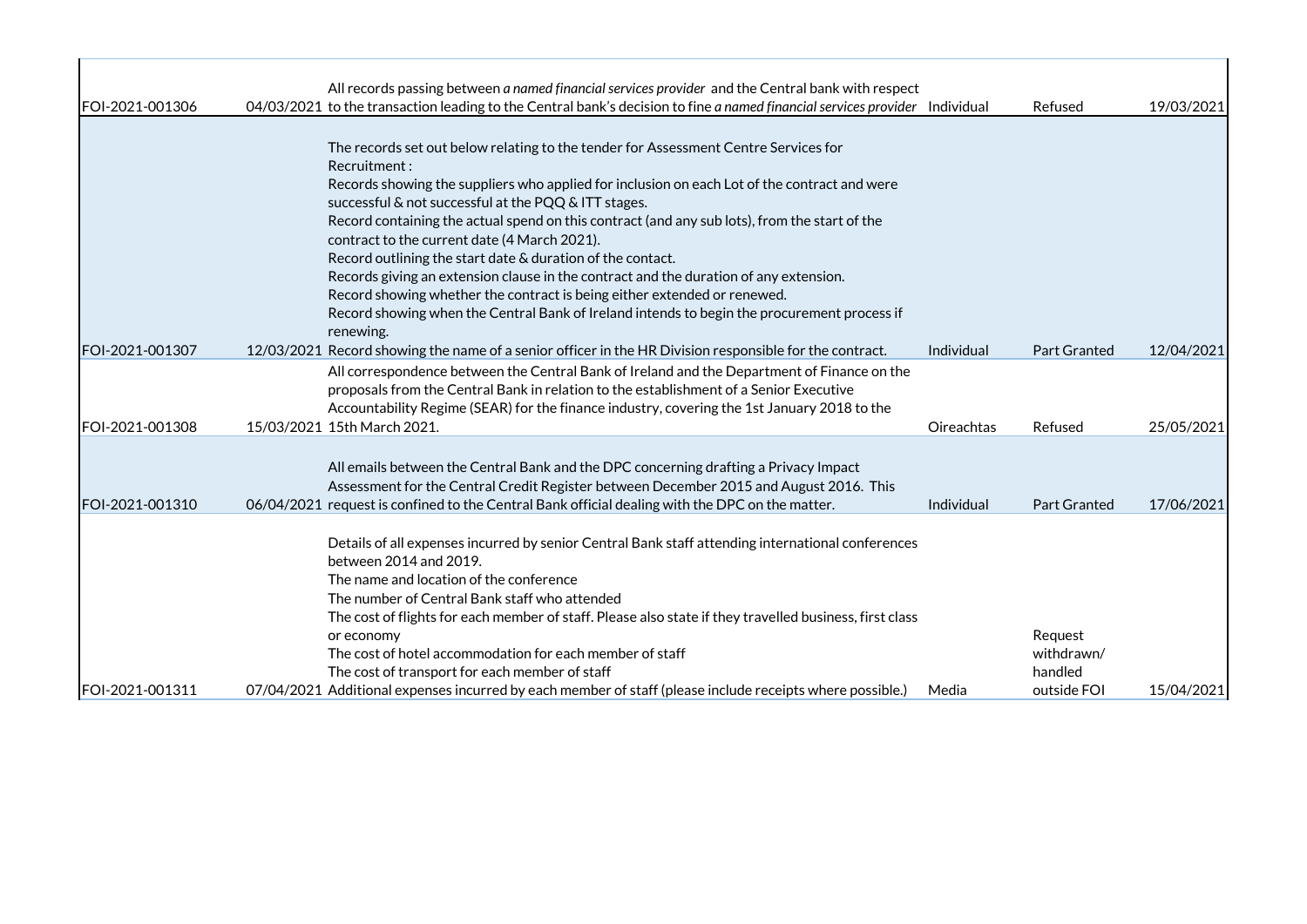|                 | Any letters, emails or other correspondence between the Central Bank of Ireland and a named                  |            |                     |            |
|-----------------|--------------------------------------------------------------------------------------------------------------|------------|---------------------|------------|
|                 | financial service provider on its plan to shut down branches in the Republic;                                |            |                     |            |
|                 | Any letters, emails or other correspondence between the Central Bank of Ireland and a named                  |            |                     |            |
|                 | financial service provider on its proposal for its account holders to use a named financial service          |            |                     |            |
|                 | provider branch for certain services following bank branch closures;                                         |            |                     |            |
|                 | Any letters, emails or other correspondence between the Central Bank of Ireland and An Post on               |            |                     |            |
|                 | the proposal for a named financial service provider account holders to use a named financial service         |            |                     |            |
|                 | provider for certain services following bank branch closures;                                                |            |                     |            |
|                 | Any records of any meetings or phone calls on proposed branch closures (permanent) between                   |            |                     |            |
|                 | the Central Bank and a named financial service provider;                                                     |            |                     |            |
|                 | Any records of any meetings or phone calls between the Central Bank and a named financial                    |            |                     |            |
|                 | service provider on the plan for a named financial service provider to provide services for its              |            |                     |            |
|                 | account holders after branch closures;                                                                       |            |                     |            |
|                 | Any records of any meetings or phone calls between the Central Bank and a named financial                    |            |                     |            |
|                 | service provider on the plan for it to provide services for a named financial service provider account       |            |                     |            |
|                 | holders after branch closures:                                                                               |            |                     |            |
|                 | Any written assessment by the Central Bank on whether a named financial service provider branch              |            |                     |            |
|                 | closures and the plan for a named financial service provider to provide services to its account              |            |                     |            |
|                 | holders comply with the bank's banking licence.                                                              |            |                     |            |
|                 | This request is confined to the Banking Supervision and Consumer Protections divisions, for                  |            |                     |            |
| FOI-2021-001313 | 12/04/2021 records from 6 October 2020 to 6 April 2021, inclusive                                            | Media      | Refused             | 23/06/2021 |
|                 | Any letters, emails or other correspondence between the Central Bank of Ireland and a named                  |            |                     |            |
| FOI-2021-001314 | 12/04/2021 financial service provider or its parent or advisors on its plan to withdraw from the Republic of | Media      | Refused             | 23/06/2021 |
|                 | Any correspondence in the last six months between the Governor of the Central Bank of Ireland                |            |                     |            |
|                 | and the Minister for Finance and notes of any meetings or phone calls in that period between the             |            |                     |            |
| FOI-2021-001315 | 07/04/2021 Governor and the Minister.                                                                        | Media      | Part Granted        | 06/05/2021 |
|                 | A copy of any summary or final report following the Central Bank of Ireland's investigation into a           |            |                     |            |
|                 | named financial service provider detailing the reasons for the closure of the firm, and in particular,       |            |                     |            |
|                 | the reason why the Central Bank imposed directions on a named financial services provider to                 |            |                     |            |
| FOI-2021-001316 | 13/04/2021 cease all regulated activities.                                                                   | Legal Firm | Refused             | 12/05/2021 |
|                 | Records containing information on the sale of a named financial service provider to a named                  |            |                     |            |
|                 | financial service provider. This request covers the time period from 1 January 2014 to 31                    |            |                     |            |
| FOI-2021-001317 | 14/04/2021 December 2014.                                                                                    | Individual | Refused             | 12/05/2021 |
|                 | All briefings or analysis carried out by the Central Bank, on the issue of the "Digital Euro", or            |            |                     |            |
|                 | minutes relating to meetings where the issue was discussed records between 31st July 2020                    |            |                     |            |
| FOI-2021-001319 | 19/04/2021 and 19th April 2021.                                                                              | Individual | <b>Part Granted</b> | 28/06/2021 |
|                 |                                                                                                              |            |                     |            |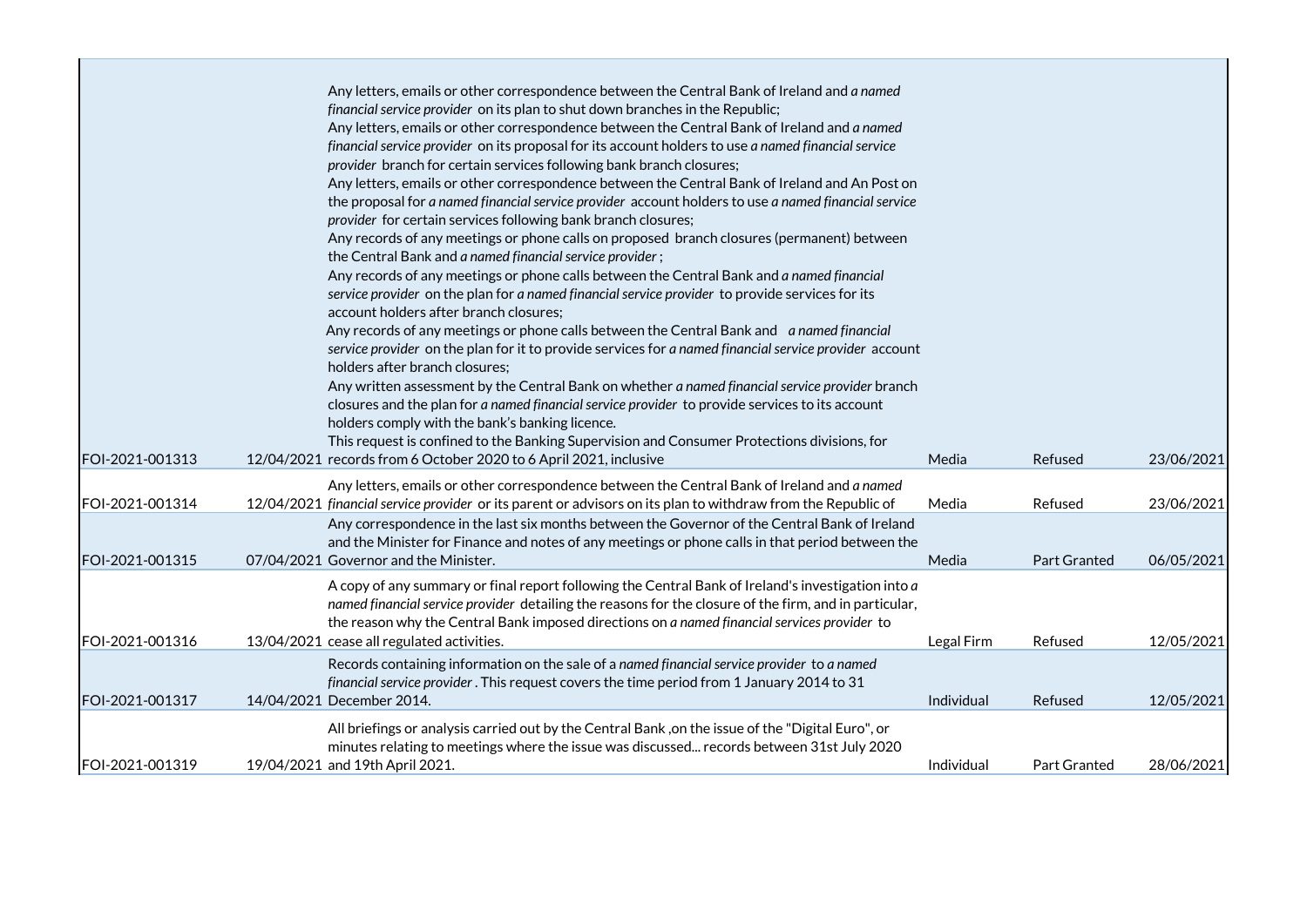|                 | All correspondence on proposed change or closure of bank branches (incl. including<br>(i)           |                         |         |            |
|-----------------|-----------------------------------------------------------------------------------------------------|-------------------------|---------|------------|
|                 | customer complaint information and/or analysis submitted by the firm) between a named               |                         |         |            |
|                 | financial service provider and the Central Bank of Ireland from 26 February 2021 to 19th April      |                         |         |            |
|                 | 2021                                                                                                |                         |         |            |
|                 | All correspondence on customer footfall in branches including utilisation data for internal         |                         |         |            |
|                 | (ii)                                                                                                |                         |         |            |
|                 | and external lodgement and ATM devices between a named financial service provider and the           |                         |         |            |
|                 | Central Bank of Ireland 1 January 2021 to 19th April 2021                                           |                         |         |            |
|                 | (iii) All correspondence between named financial service providers and the Central Bank of          |                         |         |            |
|                 | Ireland in regard to Section 3.10 in the Consumer Protection Code 2012 between the period           |                         |         |            |
| FOI-2021-001321 | 19/04/2021 from 26 February 2021 to 13 April 2021                                                   | Interest Groups Refused |         | 21/05/2021 |
|                 |                                                                                                     |                         |         |            |
|                 | Zoom recordings (or any recordings) and minutes relating to advise given to Credit Unions not to    |                         |         |            |
|                 | pay dividends or loan interest rebates to members relating to Fiscal year ending 2020.              |                         |         |            |
|                 | Any correspondence indicating that "If a named Credit Union had proposed a distribution, our        |                         |         |            |
|                 | Board felt that the CBI would not have approved our year-end Accounts and would not have            |                         |         |            |
| FOI-2021-001323 | 29/04/2021 allowed us to proceed with our AGM"                                                      | Individual              | Refused | 26/05/2021 |
|                 | All data, reports, records, correspondence and all communications to include recordings in          |                         |         |            |
|                 | relation to the written complaint made on our behalf to the Head of Investment Firms and Funds      |                         |         |            |
|                 | Supervision, Central Bank of Ireland on the 4th March 2015 relating to a named financial services   |                         |         |            |
| FOI-2021-001325 | 25/05/2021 provider                                                                                 | Commercial              | Refused | 09/06/2021 |
|                 |                                                                                                     |                         |         |            |
|                 | 1. Internal records and internal correspondence related to the cum-ex in the FRGP division of       |                         |         |            |
|                 | the Central Bank, between 1st November 2018 and 31st December 2019.                                 |                         |         |            |
| FOI-2021-001327 | 15/06/2021 2. All Central Bank records and internal emails held in FRGP only related to a July 2019 | Media                   | Refused | 24/08/2021 |
|                 | Internal records and email correspondence in the FRGP division related to the cum-ex trades         |                         |         |            |
| FOI-2021-001328 | 10/06/2021 controversy between 1st January 2020 and 2nd June 2021                                   | Media                   | Refused | 14/07/2021 |
|                 |                                                                                                     |                         |         |            |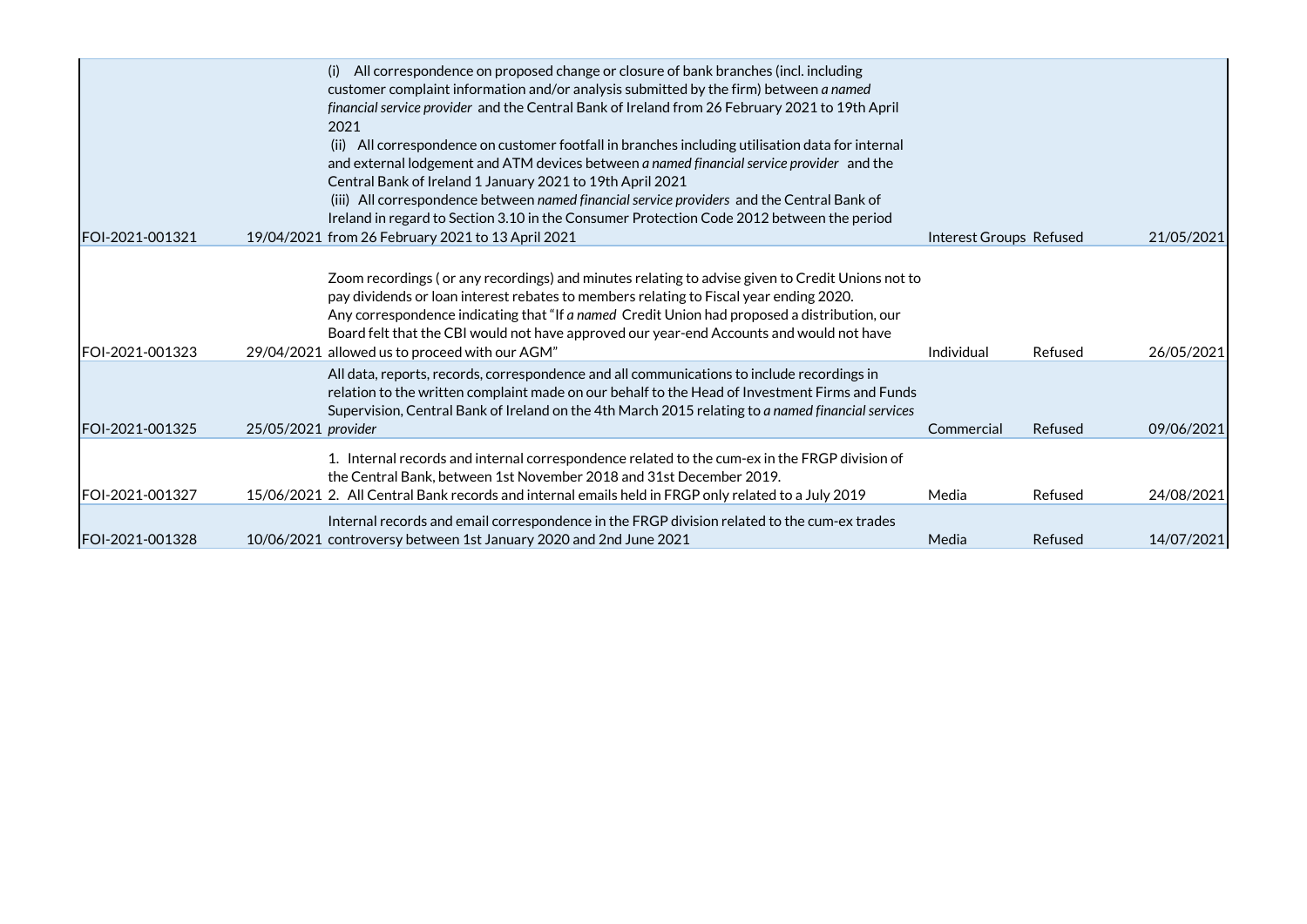|                 |                      | 1. A copy of the letter sent by the Central Bank of Ireland (CBI) to a named financial service<br>provider dated 13 May 2021.<br>2. A copy of the letter sent by a named financial service provider (or its parent company), to CBI<br>on or around 27 May 2021.<br>3. A list of the CEOs who were sent CBI's letter dated 16 December 2020 titled "Compliance by<br>entities which are required to registered (sic) under Section 108A of the Criminal Justice (Money<br>Laundering and Terrorist Financing) Act, 2010 (CJA 2010) with their obligations under CJA<br>2010" (Dear CEO letter).<br>4. All notes, minutes and / or records, including those generated electronically, of:<br>a. any telephone calls or meetings between CBI and a named financial service provider in the<br>period 16 December 2020 and 13 May 2021;<br>b. the telephone call between representatives of CBI and a named financial service provider at<br>approximately 1pm on 13 May 2021;<br>c. any telephone calls or meetings between CBI, a named financial service provider in the period<br>13 May 2021 and the date of this request;<br>5. Any specialist advice, briefings, agendas, minutes, working papers or consultations for<br>internal use drafted, created or obtained by CBI after November 2019 in relation to a named |            |         |            |
|-----------------|----------------------|---------------------------------------------------------------------------------------------------------------------------------------------------------------------------------------------------------------------------------------------------------------------------------------------------------------------------------------------------------------------------------------------------------------------------------------------------------------------------------------------------------------------------------------------------------------------------------------------------------------------------------------------------------------------------------------------------------------------------------------------------------------------------------------------------------------------------------------------------------------------------------------------------------------------------------------------------------------------------------------------------------------------------------------------------------------------------------------------------------------------------------------------------------------------------------------------------------------------------------------------------------------------------------------------------------------------------|------------|---------|------------|
|                 |                      | financial service provide's compliance with CJA 2010.                                                                                                                                                                                                                                                                                                                                                                                                                                                                                                                                                                                                                                                                                                                                                                                                                                                                                                                                                                                                                                                                                                                                                                                                                                                                     |            |         |            |
|                 |                      | 6. Any correspondence between CBI and a named financial service provider after November                                                                                                                                                                                                                                                                                                                                                                                                                                                                                                                                                                                                                                                                                                                                                                                                                                                                                                                                                                                                                                                                                                                                                                                                                                   |            |         |            |
| FOI-2021-001329 |                      | 2019, that is not otherwise captured by paragraphs 1, 2 and 3 above, in relation to it's compliance<br>08/06/2021 with CJA 2010.                                                                                                                                                                                                                                                                                                                                                                                                                                                                                                                                                                                                                                                                                                                                                                                                                                                                                                                                                                                                                                                                                                                                                                                          |            | Refused | 22/06/2021 |
|                 |                      |                                                                                                                                                                                                                                                                                                                                                                                                                                                                                                                                                                                                                                                                                                                                                                                                                                                                                                                                                                                                                                                                                                                                                                                                                                                                                                                           | Legal Firm |         |            |
| FOI-2021-001330 |                      | All payments for legal services made to an individual (Barrister) for the period 1 November 2013<br>09/06/2021 to 8 June 2021.                                                                                                                                                                                                                                                                                                                                                                                                                                                                                                                                                                                                                                                                                                                                                                                                                                                                                                                                                                                                                                                                                                                                                                                            | Media      | Refused | 23/06/2021 |
|                 |                      | a database/spreadsheet/datadump of line-by-line expenditure by the inquiry into a named<br>financial services provider for the calendar years 2019 and 2020.<br>the most up-to-date figure for the total cost of the inquiry into a named financial services provider                                                                                                                                                                                                                                                                                                                                                                                                                                                                                                                                                                                                                                                                                                                                                                                                                                                                                                                                                                                                                                                     |            |         |            |
| FOI-2021-001332 | 11/06/2021 thus far. |                                                                                                                                                                                                                                                                                                                                                                                                                                                                                                                                                                                                                                                                                                                                                                                                                                                                                                                                                                                                                                                                                                                                                                                                                                                                                                                           | Media      | Refused | 09/07/2021 |
| FOI-2021-001333 |                      | Any records containing the number of investigations that the Central Bank of Ireland has<br>conducted since 31 December 2020 and/or is currently conducting into financial services firms<br>(Brokers/retail intermediaries, Credit institutions, and Funds regulated by the CBI) suspected of<br>breaching reverse solicitation rules and/or using chaperoning in an egregious manner.<br>With regards to the above mentioned term 'chaperoning', this is a practice which allows London<br>traders to continue to provide services to customers in the EU by including a colleague regulated<br>to work in the bloc on a call.<br>A record showing the date any and all breaches were discovered, and the enforcement action<br>taken.<br>Copies of any and all further information sent to individual financial institutions since 31<br>December 2020 with regard to their obligations concerning reverse solicitation under Mifid II.<br>22/06/2021 These can be redacted so as not to conflict with data protection principles.                                                                                                                                                                                                                                                                                     | Media      | Refused | 19/07/2021 |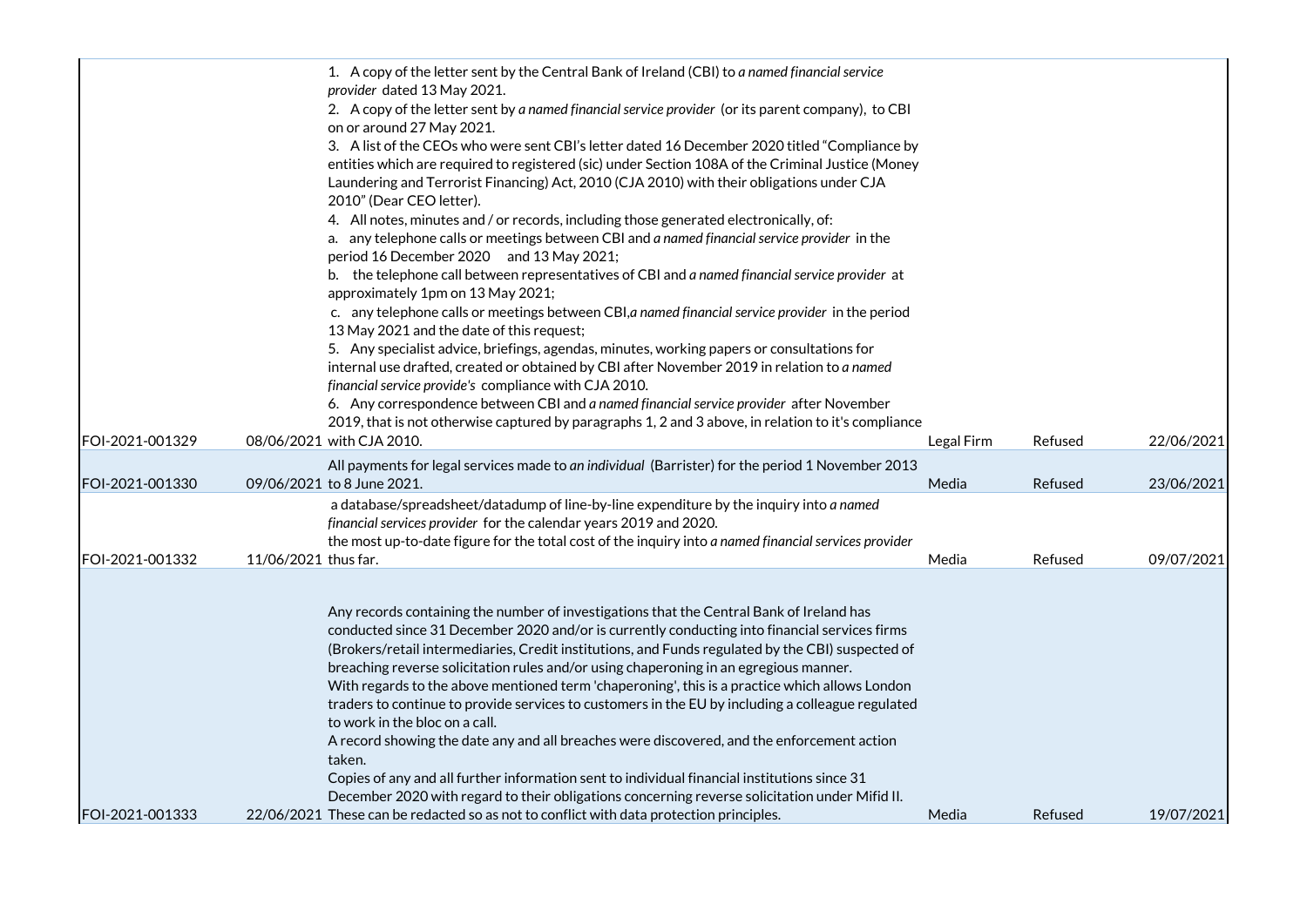|                 | Please provide any records you hold in relation to the roll out of diversity and inclusion<br>(1)                             |            |                     |            |
|-----------------|-------------------------------------------------------------------------------------------------------------------------------|------------|---------------------|------------|
|                 | training in the workplace to promote the visibility of the LGBTQI+ Community.                                                 |            |                     |            |
|                 | (2) Please provide any records that you hold in relation to the tenders/decision to use any                                   |            |                     |            |
|                 | group for the provision of this training, and,                                                                                |            |                     |            |
|                 | (3) records of any meetings when this was discussed.                                                                          |            |                     |            |
|                 | Please provide any records including minutes of meetings where discussions were held<br>(4)                                   |            |                     |            |
|                 | regarding signing up as members of any LBGTQI+ advocacy groups.                                                               |            |                     |            |
|                 | (5) Please provide any records of discussions to decide on the number of training days each staff                             |            |                     |            |
|                 | member would receive, and whether this training was compulsory                                                                |            |                     |            |
|                 | (6) Please provide a copy of documents/manuals provided for the diversity and inclusion                                       |            |                     |            |
| FOI-2021-001334 | 23/06/2021 training.                                                                                                          | Individual | Part Granted        | 20/07/2021 |
|                 | 1. A copy of the letter sent by the Central Bank of Ireland (CBI) to a named financial service<br>provider dated 13 May 2021. |            |                     |            |
|                 | 2. A copy of the letter sent by a named financial services provider to CBI on or around 27 May                                |            |                     |            |
|                 | 2021.                                                                                                                         |            |                     |            |
|                 | 3. A list of the CEOs who were sent CBI's letter dated 16 December 2020 titled                                                |            |                     |            |
|                 | "Compliance by entities which are required to registered (sic) under Section 108A of the Criminal                             |            |                     |            |
|                 | Justice (Money Laundering and Terrorist Financing) Act, 2010 (CJA 2010) with their obligations                                |            |                     |            |
|                 | under the CJA 2020 (Dear CEO letter).                                                                                         |            |                     |            |
|                 | 4. All notes, minutes and / or records, including those generated electronically, of:                                         |            |                     |            |
|                 | a. any telephone calls or meetings between CBI and a named financial services provider in the                                 |            |                     |            |
|                 | period 16                                                                                                                     |            |                     |            |
|                 | December 2020 and 13 May 2021.                                                                                                |            |                     |            |
|                 | b. the telephone call between representatives of CBI and a named financial services provider at                               |            |                     |            |
| FOI-2021-001335 | 24/06/2021 approximately 1pm on 13 May 2021.                                                                                  | Legal Firm | Refused             | 08/09/2021 |
|                 | (1) Please provide any records you hold regarding plans to provide gender neutral toilet                                      |            |                     |            |
|                 | facilities in the workplace,                                                                                                  |            |                     |            |
|                 | (2) Please provide any records you hold of discussions around whether people who are                                          |            |                     |            |
|                 | transitioning to their preferred gender will be permitted to use the toilets that matches their                               |            |                     |            |
|                 | preferred gender and whether this practice will only apply to holders of a gender recognition                                 |            |                     |            |
|                 | certificate.                                                                                                                  |            |                     |            |
|                 | (3) Please provide any records you hold regarding any risk assessments that you carried out on                                |            |                     |            |
|                 | your toilet proposals, including                                                                                              |            |                     |            |
|                 | records of staff consultation on these proposals, and<br>(a)                                                                  |            |                     |            |
|                 | records of the outcome.<br>(b)                                                                                                |            |                     |            |
|                 | Please provide any records that you hold regarding the use of disabled toilets as gender                                      |            |                     |            |
| FOI-2021-001336 | 28/06/2021 neutral options for your department/office.                                                                        | Individual | <b>Part Granted</b> | 26/07/2021 |

- II

T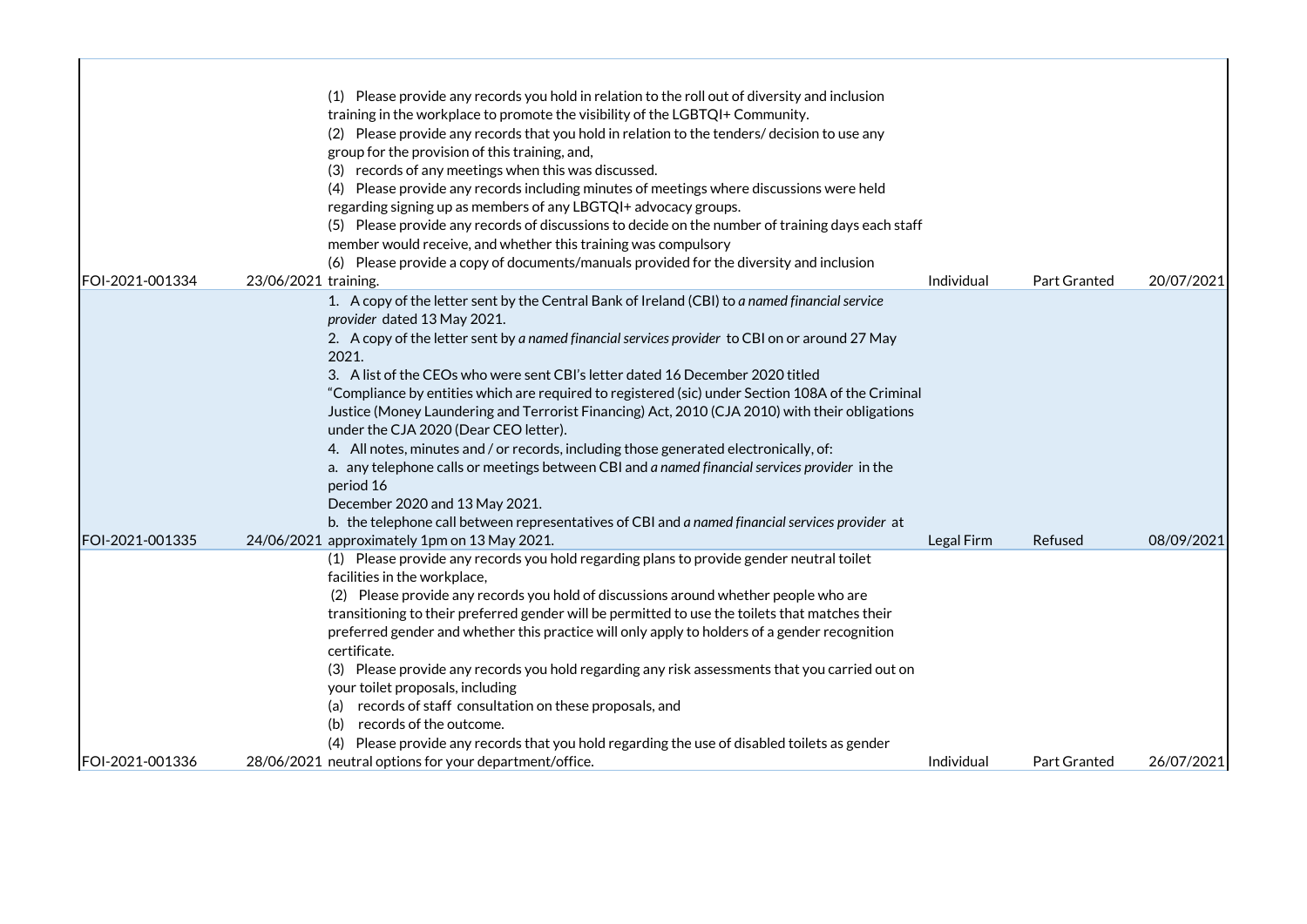|                 | The number of pre-approval controlled functions (PCFs) granted to regulated financial service<br>providers for each of the following years:<br>1st July 2020 - 30th June 2021<br>1st July 2019 - 30th June 2020<br>1st July 2018 - 30th June 2019                                                                                                                                                                                                                                                                                                          |            |                     |            |
|-----------------|------------------------------------------------------------------------------------------------------------------------------------------------------------------------------------------------------------------------------------------------------------------------------------------------------------------------------------------------------------------------------------------------------------------------------------------------------------------------------------------------------------------------------------------------------------|------------|---------------------|------------|
|                 | 1st July 2017 - 30th June 2018<br>1st July 2016 - 30th June 2017                                                                                                                                                                                                                                                                                                                                                                                                                                                                                           |            |                     |            |
|                 | If you are unable to provide five years of data, please provide four years of data. If you are unable                                                                                                                                                                                                                                                                                                                                                                                                                                                      |            |                     |            |
| FOI-2021-001337 | 16/07/2021 to provide four years of data, please provide three years of data etc.                                                                                                                                                                                                                                                                                                                                                                                                                                                                          | Individual | Refused             | 29/07/2021 |
| FOI-2021-001338 | 09/08/2021 A copy of the authorisation granted to a named financial service provider.                                                                                                                                                                                                                                                                                                                                                                                                                                                                      | Individual | Part Granted        | 03/09/2021 |
|                 | Internal correspondence pertaining to the discovery of deposits of human excrement at various<br>internal locations at your North Wall Quay offices between April 2019 and December 2019.<br>This request is confined to the following areas of the Central Bank:<br>Workplace Services and Premises Management Division<br>The Head of Security                                                                                                                                                                                                           |            |                     |            |
| FOI-2021-001340 | 16/08/2021 •<br>The Governor's Office                                                                                                                                                                                                                                                                                                                                                                                                                                                                                                                      | Individual | Refused             | 26/10/2021 |
| FOI-2021-001341 | 1. Any records setting out the final decision on the enforcement action taken against named<br>individuals<br>2. Any records setting out any sanctions and/or penalties imposed by the Central Bank on named<br>07/09/2021 individuals                                                                                                                                                                                                                                                                                                                     | Legal Firm | Refused             | 08/10/2021 |
| FOI-2021-001342 | 1. A record showing the Commission Members, meeting participants and staff who attended the<br>Commission meetings onsite on 25 May and 6 July 2021.<br>2. A record showing the ELC members, meeting participants and staff who attended the ELC<br>25/08/2021 meeting onsite on 2 June.                                                                                                                                                                                                                                                                   | Media      | Part Granted        | 17/09/2021 |
|                 | A list of fees paid to individuals for motivational speeches/promotional event appearances for                                                                                                                                                                                                                                                                                                                                                                                                                                                             |            |                     |            |
| FOI-2021-001343 | 06/09/2021 2020, and the first six months of 2021.                                                                                                                                                                                                                                                                                                                                                                                                                                                                                                         | Media      | <b>Part Granted</b> | 30/09/2021 |
| FOI-2021-001345 | All correspondence sent (during period 01 August 2021 to current date) between the Central<br>16/09/2021 Bank and Department of Housing about the First Home Shared Equity Scheme.                                                                                                                                                                                                                                                                                                                                                                         | Media      | Refused             | 11/10/2021 |
| FOI-2021-001346 | a copy of a letter that the Central Bank of Ireland supposedly sent to a named regulated service<br>provider allowing the named regulated firm to increase mortgage repayments of people who it<br>identified under a review. The named regulated service provider have said that the Central Bank of<br>Ireland permitted them to increase the repayments of "mortgage holders" whose repayments<br>will not clear their loan by the end of term. They say that they were provided a letter from the<br>23/09/2021 Central Bank authorising the increase. | Individual | Refused             | 20/10/2021 |